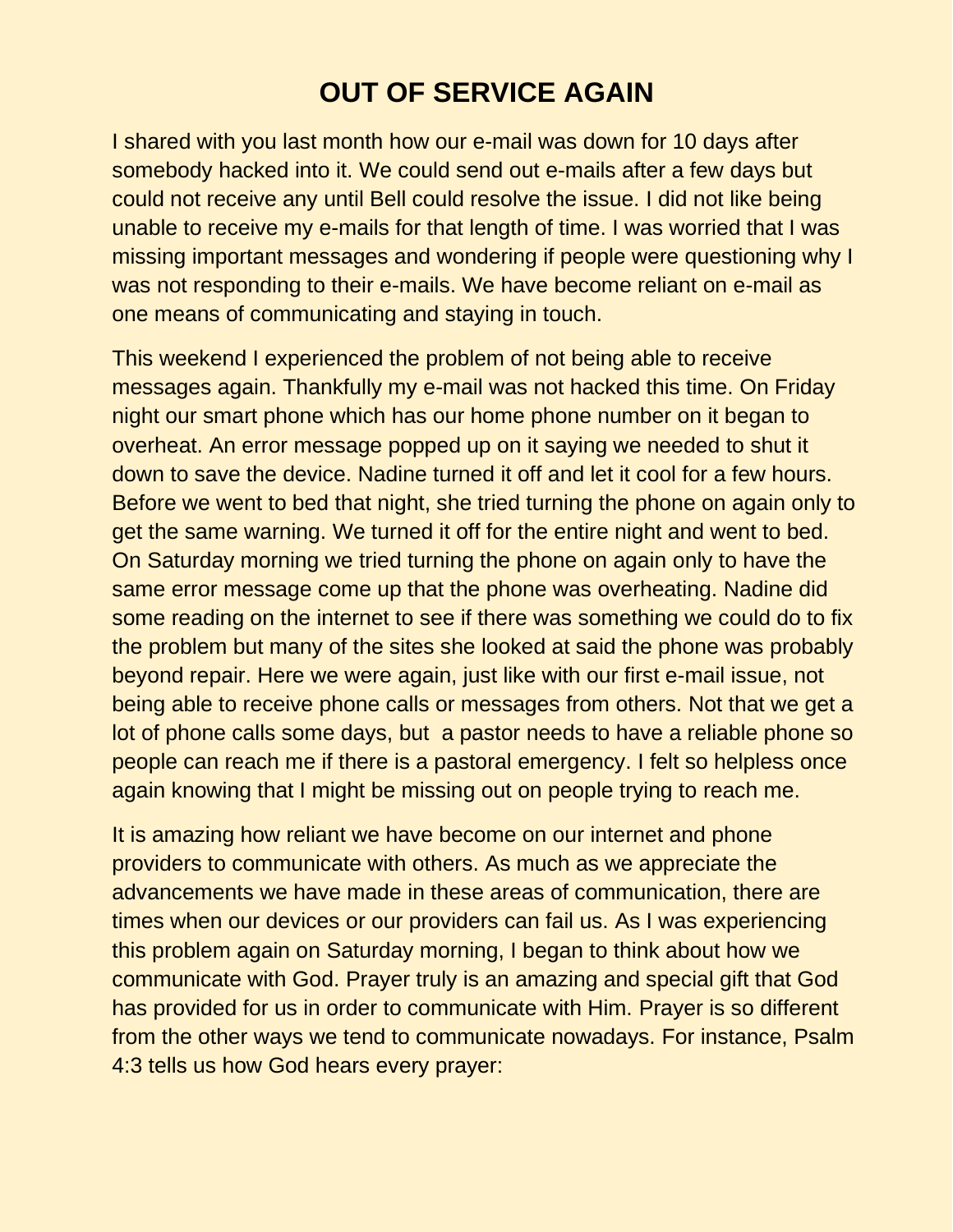## **You can be sure of this: The Lord set apart the godly for himself. The Lord will answer when I call to him.**

This is such a different experience for us from when we try to call and send emails to others. Sometimes we need to leave a message when we call because the other person is not available to answer. There are other times when I call people that the connection is weak and as a result, they cannot hear me on the other end of the line. Other times I have sent people e-mails and they have not responded. The difference when it comes to prayer is we know God is listening and is there. It does not matter what time of day we pray, whether it is in the early hours of the morning, or the late hours of the night God is there. We are reminded of this truth in Psalm 121:3-4: **He will not let you stumble; the one who watches over you will not slumber. Indeed, He who watches over Israel never slumbers or sleeps.**

As the psalmist states here, God is always available because He never sleeps, and He is faithfully reliable by never letting us stumble. It was these two attributes about God and prayer that I was reminded of as I was thinking about my circumstance on Saturday morning being without a phone to receive calls.

Our internet and cell phones are with Bell. We want to be with a reliable provider who is available to us when we need them to help us with any issues we may have. Sometimes Bell has been reliable and dependable and other times they have not like last month when some miscommunication errors on their part caused a ten-day delay in our e-mail problem being resolved. We can have these experiences with any of the internet and phone providers out there. Thankfully, this is not the case with our communication system with God. **God is always reliable, dependable, faithful, and available.** He is just one quick prayer away. He is at the tip of our praying fingers and tongues basically. I am so thankful that God's communication system with us works this way. It is so reassuring and comforting for me to just stop whatever is worrying me to pray into that situation with God. In fact, when it came to the issue with our phone on Saturday that is exactly what I did. I had a funeral Saturday morning at 11:00 a.m. I was able to spend an hour before the funeral looking up the costs of various phones in case we needed a new one. I prayed about it and asked God to help us get a phone as quickly as